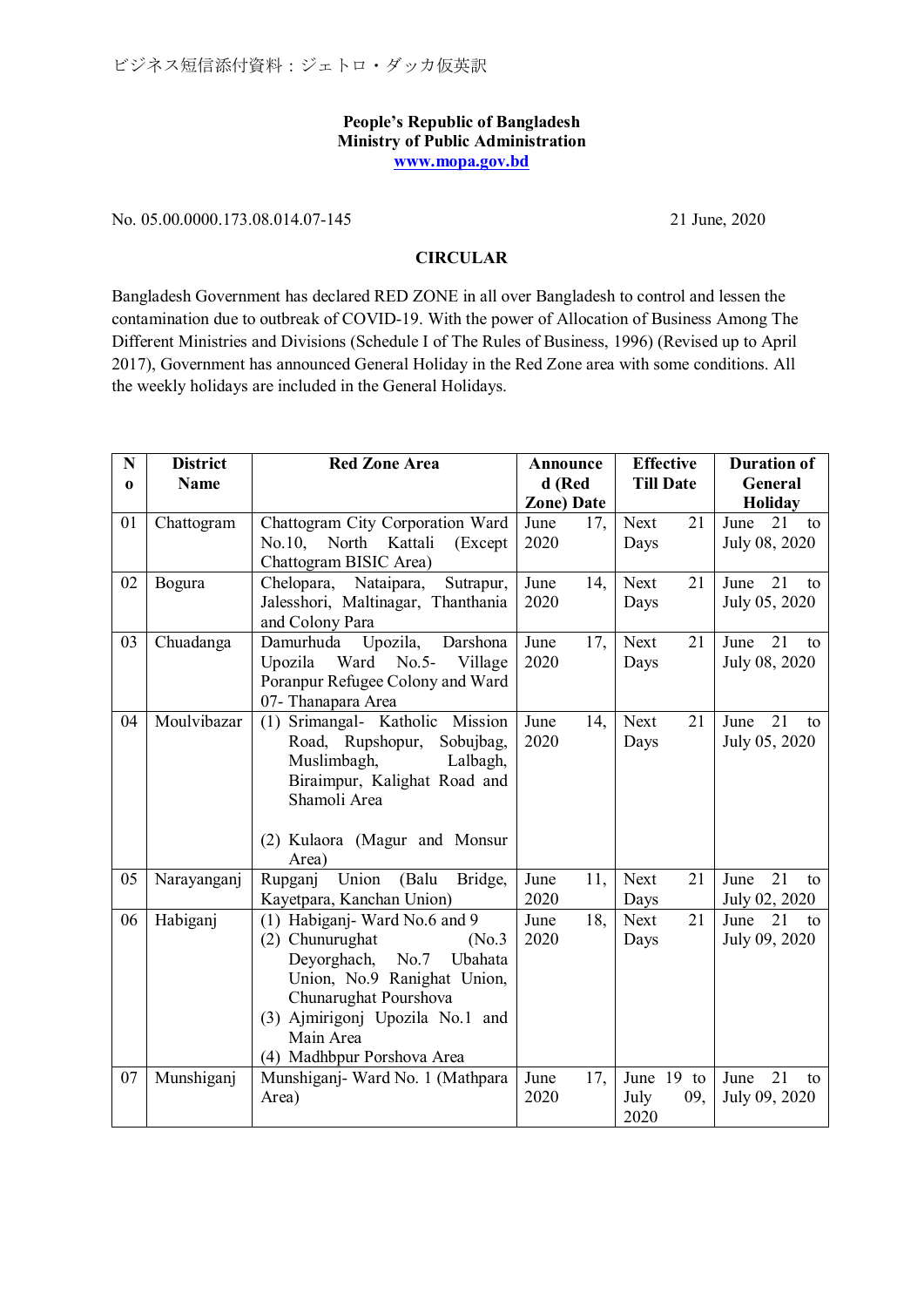| 08 | Cumilla   | Cumilla City Corporation (Ward<br>$No.3-$<br>Kaliajuri,<br>Racecourse,<br>Sashongacha,<br>Ward No.10- Jhautola, Kandirpar,<br>Policeline, Badurtola<br>Ward No.12- Nanuar Dighir Par,<br>Nobab<br>Bari<br>Choumuhoni,<br>Digamboritola<br>Ward No.13- Tomchom Bridge,<br>Thirapukurpar and Dakkhin Chortha<br>Area                                                                                                                      | 16,<br>June<br>2020 | June 19, 12<br>AM to July<br>3, 2020   | 21<br>June<br>to<br>July 3, 2020  |
|----|-----------|-----------------------------------------------------------------------------------------------------------------------------------------------------------------------------------------------------------------------------------------------------------------------------------------------------------------------------------------------------------------------------------------------------------------------------------------|---------------------|----------------------------------------|-----------------------------------|
| 09 | Jashore   | Upozila<br>(1) Avoynagar<br>(Chalishia, Piara, Baghutia<br>and Avoynagar Ward No.<br>$2,4,5,6$ and 9)<br>(2) Chougacha Upozila- Ward<br>No.6 Area<br>(3) Jhikargacha Upozila- Ward<br>No.2 and 3 area<br>(4) Keshobpur Upozila- Ward<br>No.1 and 3 area<br>(5) Jashore Sadar<br>Upozila-<br>Ward No. 4 and 6 and<br>Arabpur<br>Uposhohor<br>$\&$<br>Union<br>(6) Sharsha Upozila- Benapole<br>Pouroshova No.2 Ward and<br>Sharsha Union | 15,<br>June<br>2020 | 21<br>Next<br>Days                     | Jun 21 to July<br>6, 2020         |
|    |           | (7) Jhikargacha Upozila-Bakra<br>Union<br>(8) Jashore Upozila, Jashore<br>Pouroshova Ward No.4                                                                                                                                                                                                                                                                                                                                          | 16,<br>June<br>2020 | 21<br>Next<br>Days                     | 21<br>June<br>to<br>July 7, 2020  |
|    |           | (9) Avoynagar<br>Upozila-<br>Sridharpu Union<br>(10)<br>Jashore<br>Pouroshova-Ward No.6                                                                                                                                                                                                                                                                                                                                                 | June<br>17,<br>2020 | 21<br>Next<br>Days                     | 21<br>June<br>to<br>July 8, 2020  |
|    |           | Sharhsa<br>Upozila-<br>(11)<br>Benapole Pouroshova Ward<br>No. 3                                                                                                                                                                                                                                                                                                                                                                        | June<br>18,<br>2020 | 21<br><b>Next</b><br>Days              | 21<br>June<br>to<br>July 9, 2020  |
| 10 | Madaripur | (1) Madaripur Sadar-Ward No.<br>1 to 7 and Bahadurpur,<br>Dudhkhali,<br>Jhaudi,<br>Mostafapur,<br>Rasti<br>and<br>Kendua Union<br>Shibchar Upozila- Shibchar<br>(2)<br>Pourashava- Ward No.1,4<br>and 5; Boheratola Dakkhin,<br>Bashkandi,<br>Vadrashan,<br>Kadirpur,<br>Madborerchar<br>and Paccahor Union<br>(3) Kalkini Upozila-Ward No.<br>1,4,5,7,8,9<br>Dashar,<br>&                                                              | 17,<br>June<br>2020 | June 18, 06<br>AM to June<br>30, 12 PM | 18<br>June<br>to<br>June 30, 2020 |